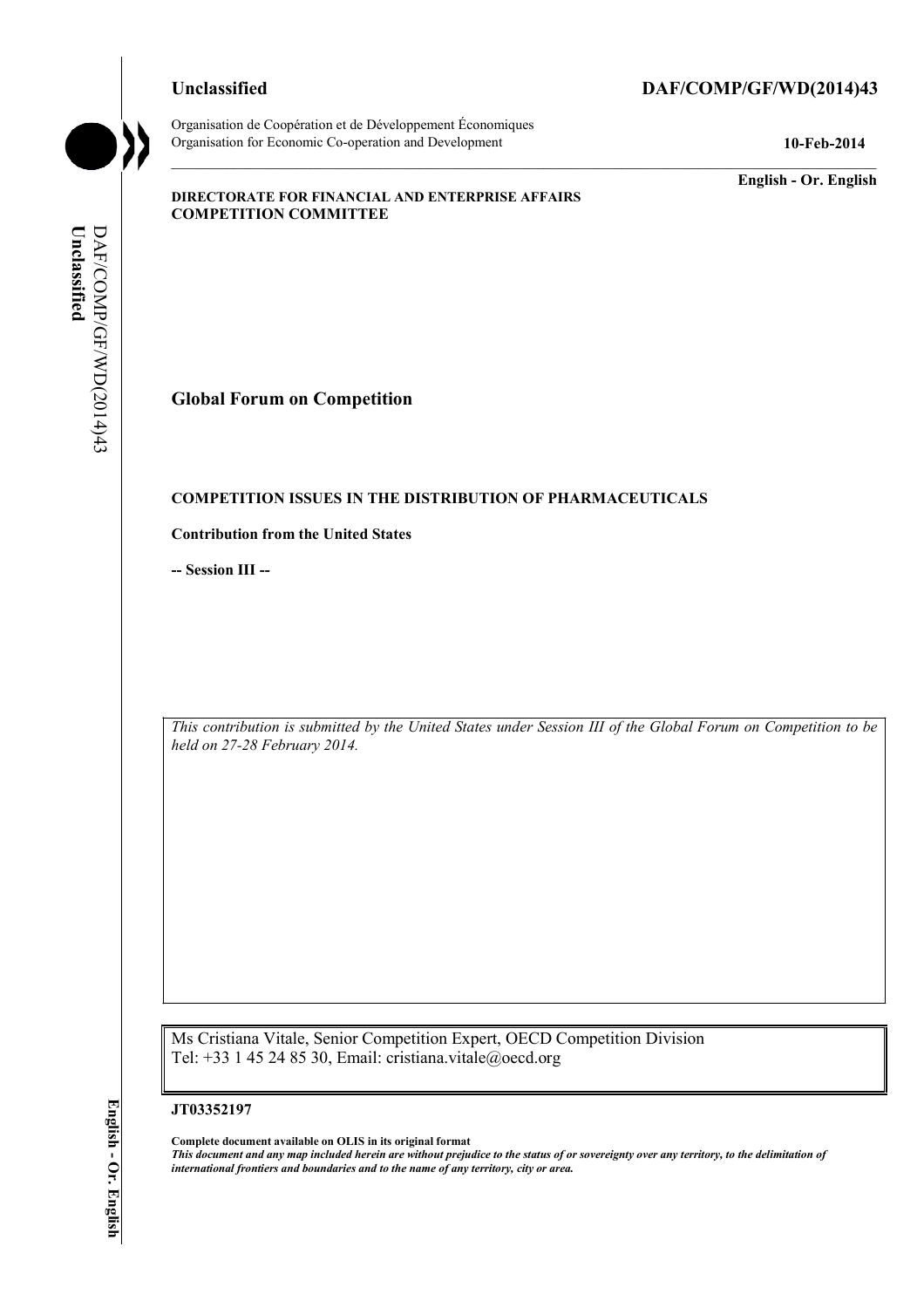# **COMPETITION ISSUES IN THE DISTRIBUTION OF PHARMACEUTICALS**

# **-- United States --**

# **Introduction**

1. The U.S. Federal Trade Commission and the Antitrust Division of the U.S. Department of Justice are pleased to provide this paper in response to the OECD's call for contributions to the Global Forum on Competition Roundtable regarding competition issues in the distribution of pharmaceuticals.

2. The Federal Trade Commission (FTC or Commission) and the Antitrust Division (collectively, the Agencies) are the federal government enforcers of U.S. competition laws. In addition, the Agencies seek to influence competition policy and promote competitive practices through study of markets and marketing practices (including conducting workshops and publishing reports); through advocacy of competition policy to the U.S. Congress and other governmental bodies considering adopting laws and regulations; through providing formal and informal guidance to businesses; and through briefing, as *amicus curiae*, of questions that arise in non-Agency litigation that implicate competition policy or the competitive workings of specific markets in important ways.

 competition throughout that distribution system. In this paper, we first summarily describe the U.S. issue in pharmaceutical distribution that the Agencies are currently studying. 3. Competition in the distribution of pharmaceuticals is critical to ensure an adequate and reliable supply of affordable drugs of acceptable quality. The U.S. pharmaceuticals distribution system is multitiered and complex, and competitive restraints may arise at any point in that system. The FTC in particular has applied various tools—study, competition advocacy, and enforcement—to maintain and foster pharmaceuticals distribution system. We then identify some of the ways in which the Agencies have applied competition policy and enforcement tools to that system. In concluding, we highlight an emerging

# **1. The U.S. Pharmaceuticals Distribution System**

4. A report by the Kaiser Family Foundation described the U.S. pharmaceutical distribution system as follows: $<sup>1</sup>$ </sup>

*[P]harmaceuticals originate in manufacturing sites; are transferred to wholesale distributors; stocked at retail, mail-order, and other types of pharmacies; subject to price negotiations and processed through quality and utilization management screens by pharmacy benefit management companies (PBMs); dispensed by pharmacies; and ultimately delivered to and taken by patients.*<sup>2</sup>

5. All prescription pharmaceuticals sold in the U.S. (regardless of where they are manufactured) must be approved by the U.S. Food and Drug Administration (FDA), which determines whether

 $\overline{a}$ See Kaiser Family Foundation, Follow The Pill: Understanding the U.S. Commercial Pharmaceutical Supply Chain (March 2005) (Kaiser Report).

<sup>2</sup> Kaiser Report, *supra,* at 1.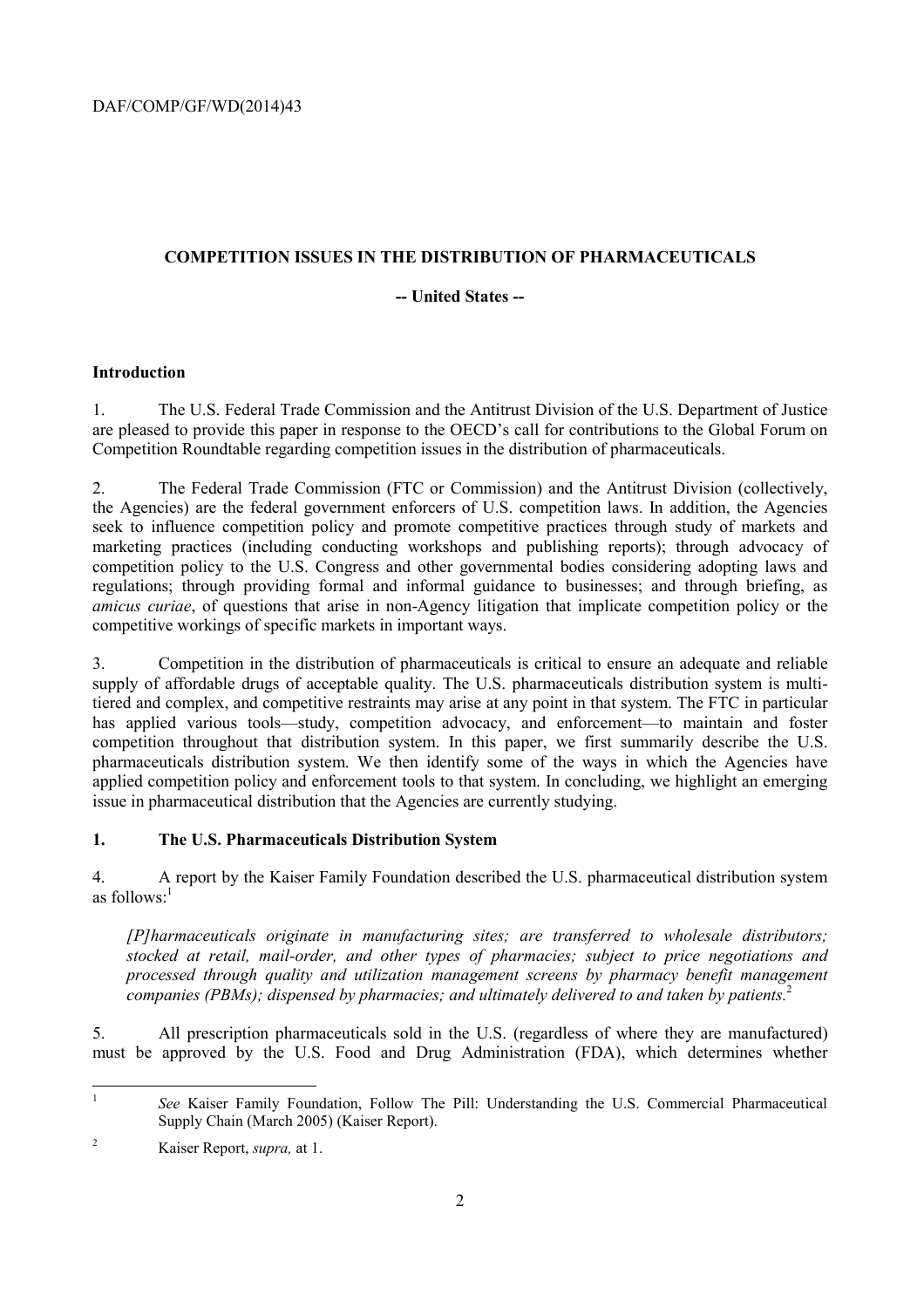pharmaceuticals, which they generally sell to wholesalers, sometimes to pharmacies, hospital chains, and advertising and purchase assistance programs directed at consumers.<sup>5</sup> pharmaceuticals meet safety and efficacy requirements.<sup>3</sup> Manufacturers produce branded and generic health plans, and rarely to consumers.<sup>4</sup> Manufacturers distribute their products through pharmaceutical wholesalers and through self-warehousing chain pharmacies. Brand manufacturers may stimulate demand for their products through marketing directed at physicians, PBMs, and health plans, and through

6. Wholesalers purchase drugs from manufacturers and distribute them to pharmacies, hospitals, and other health care facilities. In addition, they may compete in the provision of a variety of services, including the repackaging of pharmaceuticals, the provision of disease management services, and the operation of drug buy-back programs.<sup>6</sup> Large drug wholesalers also contract with generic drug manufacturers for certain retail pharmacies, particularly the smaller chains and independents that may lack the scale to negotiate effectively on their own. Following a period of consolidation, there are three large, national drug wholesalers, as well as a handful of smaller, regional ones.

7. PBMs manage the pharmacy benefit component of employers' health care plans, either by contracting directly with the employer or by contracting with the employer's health insurance provider. PBMs assist third-party payors to manage pharmaceutical costs, for example, by determining which pharmaceuticals will be covered by the payor, how much a pharmacy will be compensated for a sale to covered persons, and how much cost covered persons will have to bear. PBMs typically use formularies both as a tool in negotiating discounts and rebates from manufacturers and as a means of steering covered persons to lower cost alternative therapies. In addition, they establish networks of pharmacies that may gain preference in return for discounted pricing. Almost all PBMs seek to lower the cost of pharmaceuticals to payors and covered persons by providing mail-order services, which may enable the use of automated dispensing processes, increase generic or therapeutic substitution, and promote prescription compliance and disease management by covered persons.<sup>7</sup> There are nine significant competitors and a large fringe of smaller PBMs that serve U.S. employers and insurance companies. <sup>8</sup>

8. Most Americans obtain prescription medications at retail pharmacies. Pharmacies include independents and chain pharmacies, pharmacies in supermarkets and other retail outlets, mail-order pharmacies (which typically are operated by PBMs), long-term care pharmacies (which provide packaging and other services to long-term care facilities and similar settings), and specialty pharmacies (which

 <sup>3</sup> *See* 

<sup>6</sup> Kaiser Report, *supra*, at 9.

http://www.fda.gov/downloads/AboutFDA/CentersOffices/OfficeofMedicalProductsandTobacco/CDER/W hatWeDo/UCM121592.pdf.

<sup>4</sup> Kaiser Report, *supra*, at 4.

<sup>5</sup> Kaiser Report, *supra*, at 4.

mail-order-pharmacies-federal-trade-commission-report. <sup>7</sup> Kaiser Report, *supra*, at 14; Letter from James Cooper, Acting Director, Office of Policy Planning, Federal Trade Commission, *et al*., to Hon. James L. Seward, n.2 (March 31, 2009), *available at*  http://www.ftc.gov/sites/default/files/documents/advocacy\_documents/ftc-staff-comment-honorable-jamesl.seward-concerning-new-york-senate-bill-58-pharmacy-benefit-managers-pbms/v090006newyorkpbm.pdf. *See generally* Federal Trade Commission, Pharmacy Benefit Managers: Ownership of Mail-Order Pharmacies (Aug. 2005), *available at* http://www.ftc.gov/reports/pharmacy-benefit-managers-ownership-

<sup>&</sup>lt;sup>8</sup> See "Statement of the Federal-Trade-Commission-Concerning the Proposed Acquisition of Medco-Health-Solutions by Express Scripts, Inc." (April 2, 2012), *available at* Solutions by Express Scripts, Inc." (April 2, 2012), *available at*  http://www.ftc.gov/sites/default/files/documents/closing\_letters/proposed-acquisition-medco-healthsolutions-inc.express-scripts-inc./120402expressmedcostatement.pdf.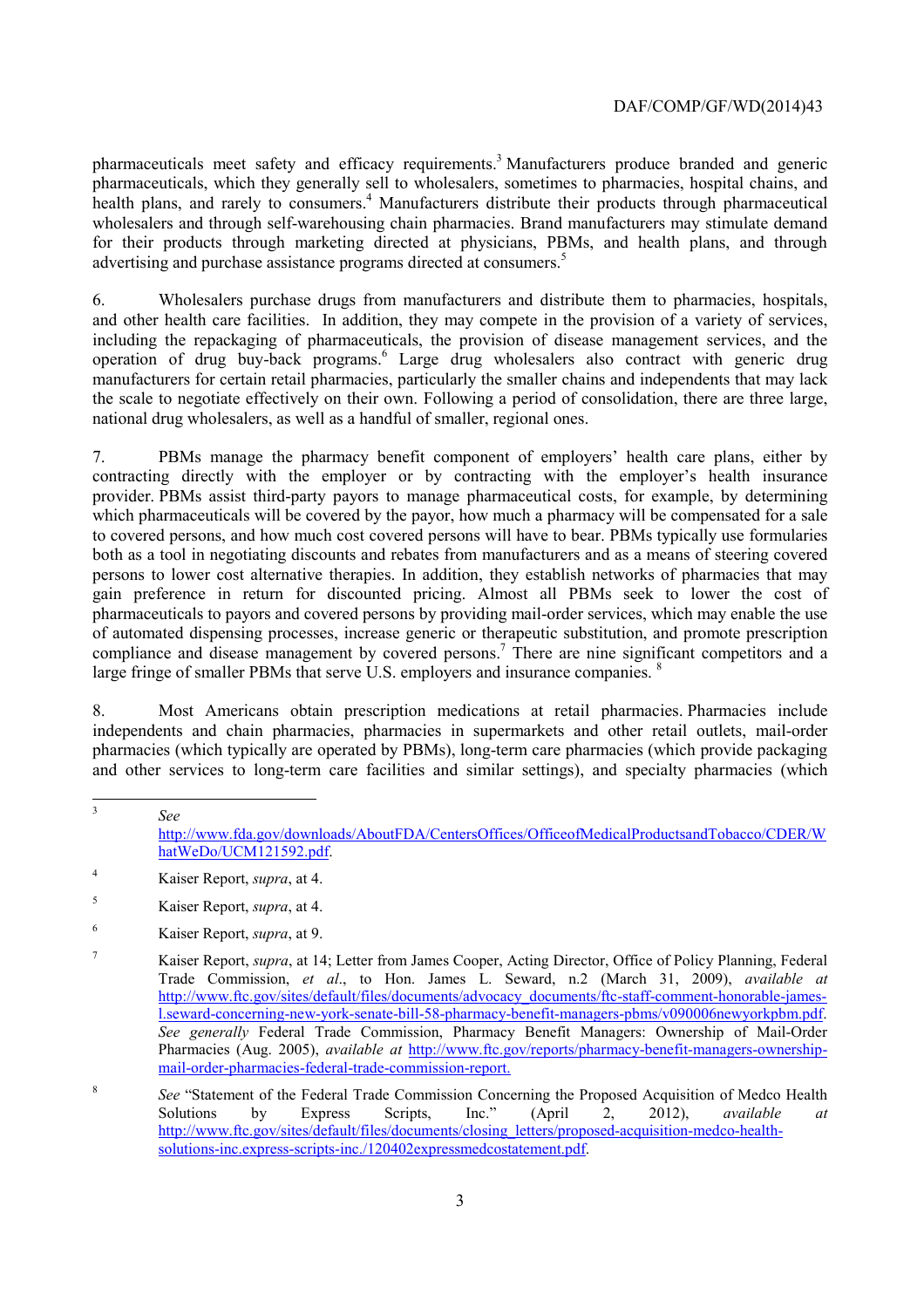fill the majority of prescriptions.<sup>10</sup> specialize in more costly and complex therapeutic agents, such as injectables and biologics). Large pharmacies, mail-order pharmacies, and specialty pharmacies may purchase directly from pharmaceutical manufacturers, performing their own wholesale distribution functions.<sup>9</sup> There are two large national chain pharmacies, a few smaller national chain pharmacies, national chains of general retailers with pharmacies, regional grocery chains with pharmacies, and a large number of independent pharmacies that continue to

 9. Competition in pharmaceutical distribution may be limited or encouraged at each level of the distribution chain. Competition is complicated by the fact that the insurer or employer who pays for pharmaceuticals generally has little influence over what is prescribed, the prescriber ordinarily does not bear the costs of the pharmaceuticals prescribed, and the ultimate consumer, the patient, typically has little influence on either the pharmaceuticals prescribed or the prices he will pay for them.

#### **2. Competition Policy and Enforcement Tools**

#### *2.1 Workshops and Reports*

10. The Agencies use research and market reports to protect and promote competition in pharmaceutical distribution. For example, the current U.S. pharmaceutical distribution system at the pharmacy level was significantly influenced by a January 1979 FTC Report entitled Drug Product Selection. The Report concluded that state anti-substitution laws that prohibit pharmacists from dispensing a lower-cost generic drug for a prescription written for a brand name unduly restricted price competition for multisource prescription drugs and imposed unwarranted costs on consumers. The Report further advised that the repeal of anti-substitution laws would produce significant consumer benefits without compromising the quality of health care. The Report proposed that states facilitate pharmacists' selection of drug products therapeutically equivalent to, but less expensive than products prescribed by brand name by adopting a model statute, the Model Drug Product Selection Act.<sup>11</sup>

11. Five years later, all states had enacted laws allowing pharmacists, when filling a prescription for a specific branded drug, to dispense an equivalent generic version unless the prescribing physician instructs otherwise. In 1985, staff of the FTC's Bureau of Economics followed up the FTC's earlier recommendation by examining the economic impact of state drug product selection laws in its report, Generic Substitution and Prescription Drug Prices: Economic Effects of Drug Product Selection Laws.<sup>1</sup> The staff found that generic substitution on eligible prescriptions rose after the passage of these laws, and that generic substitution reduced consumer expenditures. $^{13}$ 

 $\overline{a}$ Kaiser Report, *supra*, at 10.

 $10$ kings-retail-pharmacy. <sup>10</sup> 2012 Rx sales by pharmacy chain are *available at* http://drugstorenews.com/powerx-players-profiles-

 $11$ http://www.bookprep.com/book/mdp.39015008517792. kings-retail-pharmacy. 11 Drug Product Selection Report January 1979, *available at* 

 $12$ **product-selection**.<br>
<sup>13</sup> *Id.* Alison Masson and Robert L. Steiner, Federal Trade Commission, "Generic Substitution and Prescription Drug Prices: Economic Effects of Drug Product Selection Laws" (Oct. 1985*), available at*  http://www.ftc.gov/reports/generic-substitution-prescription-drug-prices-economic-effects-state-drug-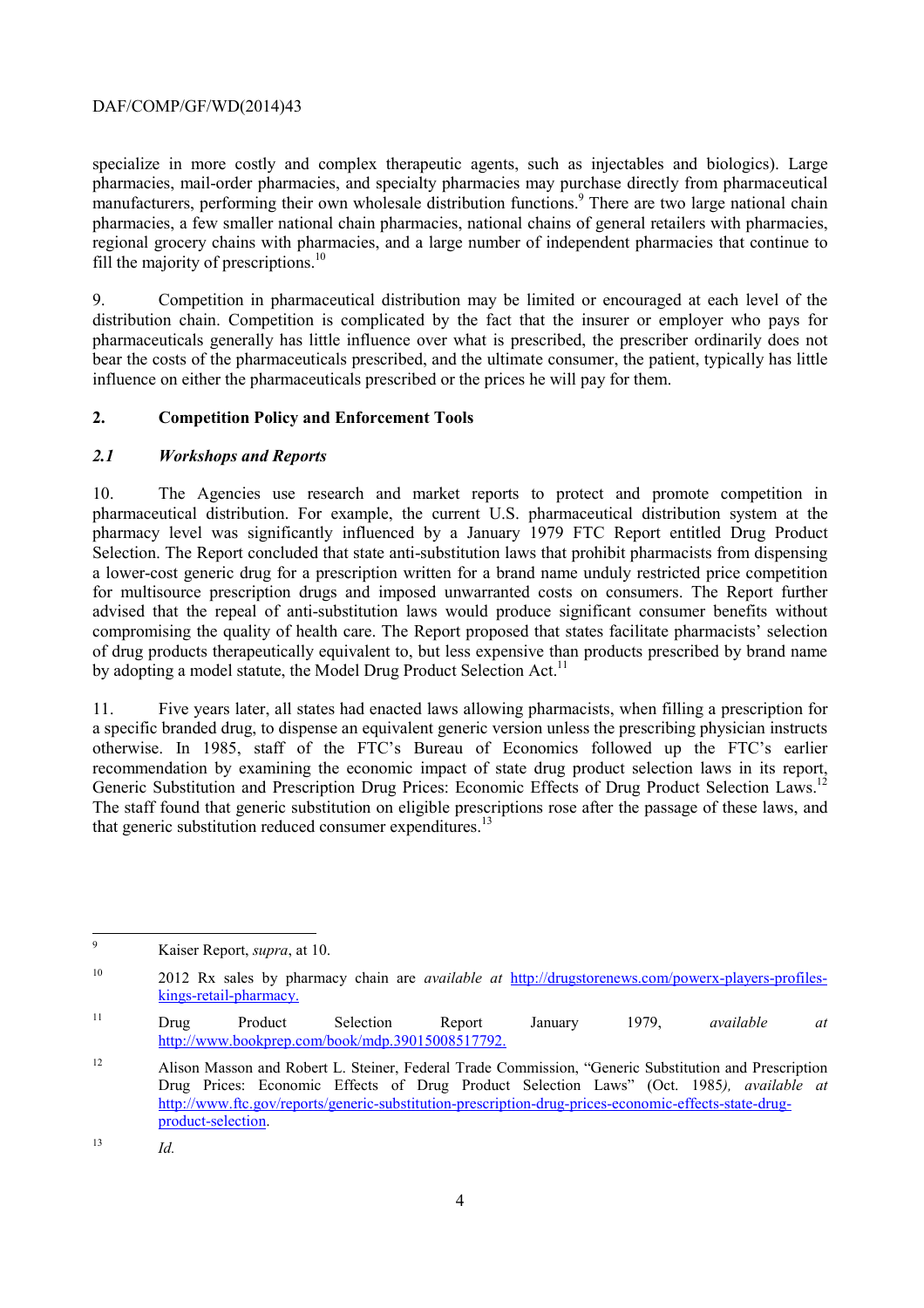generic drug availability.<sup>15</sup> 12. The Commission also concluded that the 1984 Hatch-Waxman Amendments to the Federal Food, Drug, and Cosmetic  $Act^{14}$  increased generic drug entry, but that two provisions governing generic drug approval prior to the brand drug's patent expiration (the 180-day generic exclusivity and the 30-month stay of generic approval provisions) were susceptible to anticompetitive strategies. In July 2002, the FTC issued a report summarizing a lengthy study of allegedly anticompetitive agreements between brand and generic drug companies that took advantage of one or the other of the two provisions. The report recommended limitations and clarifications of those two provisions to mitigate the possibility of abuse that deters more

 13. In July 2004, following 27 days of joint hearings, an FTC workshop, and independent research, the advertising by pharmaceutical manufacturers posed any competitive concerns; the Report concluded it did FTC and the Antitrust Division issued a report examining competition issues in health care generally, including markets relating to prescription drugs. One issue examined was whether direct-to-consumer not.16

14. In August 2005, the FTC published a report examining whether the use of vertically integrated mail-order pharmacies in PBM pharmacy benefit plans led to higher costs for the PBM's customers. The report addressed a number of practices alleged to raise the costs to PBM customers, including higher pricing at mail order than retail pharmacies, lower rates of generic substitution by the mail order pharmacies, and dispensing of expensive repackaged drugs. The report did not find evidence of harm to customers from the vertical integration, and generally found that use of the mail-order pharmacies was cost effective for plans and their members.<sup>1</sup>

15. The FTC examined potential competition issues presented by expected entry of follow-on biologics into the distribution chain in a Roundtable workshop on November 21, 2008.<sup>18</sup> and in an FTC report in June 2009.19 The FTC conducted a public workshop on February 4, 2014, entitled Follow-On Biologics: Impact of Recent Legislative and Regulatory Naming Proposals on Competition. The purpose of the workshop and subsequent study is to collect additional and updated information concerning the expected entry of biosimilars and interchangeable biologics into the pharmaceutical distribution chain and how certain legislative proposals and naming conventions may affect follow-on biologics competition.<sup>20</sup>

 <sup>14</sup> For a more in-depth description of the Hatch-Waxman Act, *see generally*  http://www.fda.gov/newsevents/testimony/ucm115033.htm.

<sup>15</sup> Generic Drug Entry Prior to Patent Expiration: An FTC Study (July 2002), *available at* http://www.ftc.gov/sites/default/files/documents/reports/generic-drug-entry-prior-patent-expiration-ftcstudy/genericdrugstudy\_0.pdf.

<sup>16</sup> care-dose-competition-report-federal-trade-commission-department-justice. <sup>16</sup> Improving Health Care: A Dose of Competition, *available at* http://www.ftc.gov/reports/improving-health-

<sup>17</sup> Pharmacy Benefit Managers: Ownership of Mail-Order Pharmacies, *supra*, at 7.

<sup>18</sup> <sup>18</sup> November 2008 Roundtable: Competition Issues Involving Follow-on Biologic Drugs, *available at*  http://www.ftc.gov/news-events/events-calendar/2008/11/emerging-health-care-competition-andconsumer-issues.

 <sup>19</sup> Emerging Health Care Issues: Follow-on Biologic Drug Competition, *available at* http://www.ftc.gov/reports/emerging-health-care-issues-follow-biologic-drug-competition-federal-tradecommission-report.

 $20$ Notice of December 10, 2013 Workshop to Explore Competition Issues Involving Biologic Medicines and Follow-On Biologics; Request for Comments, *available at* http://www.ftc.gov/policy/federal-registernotices/public-workshop-follow-biologics-impact-recent-legislative.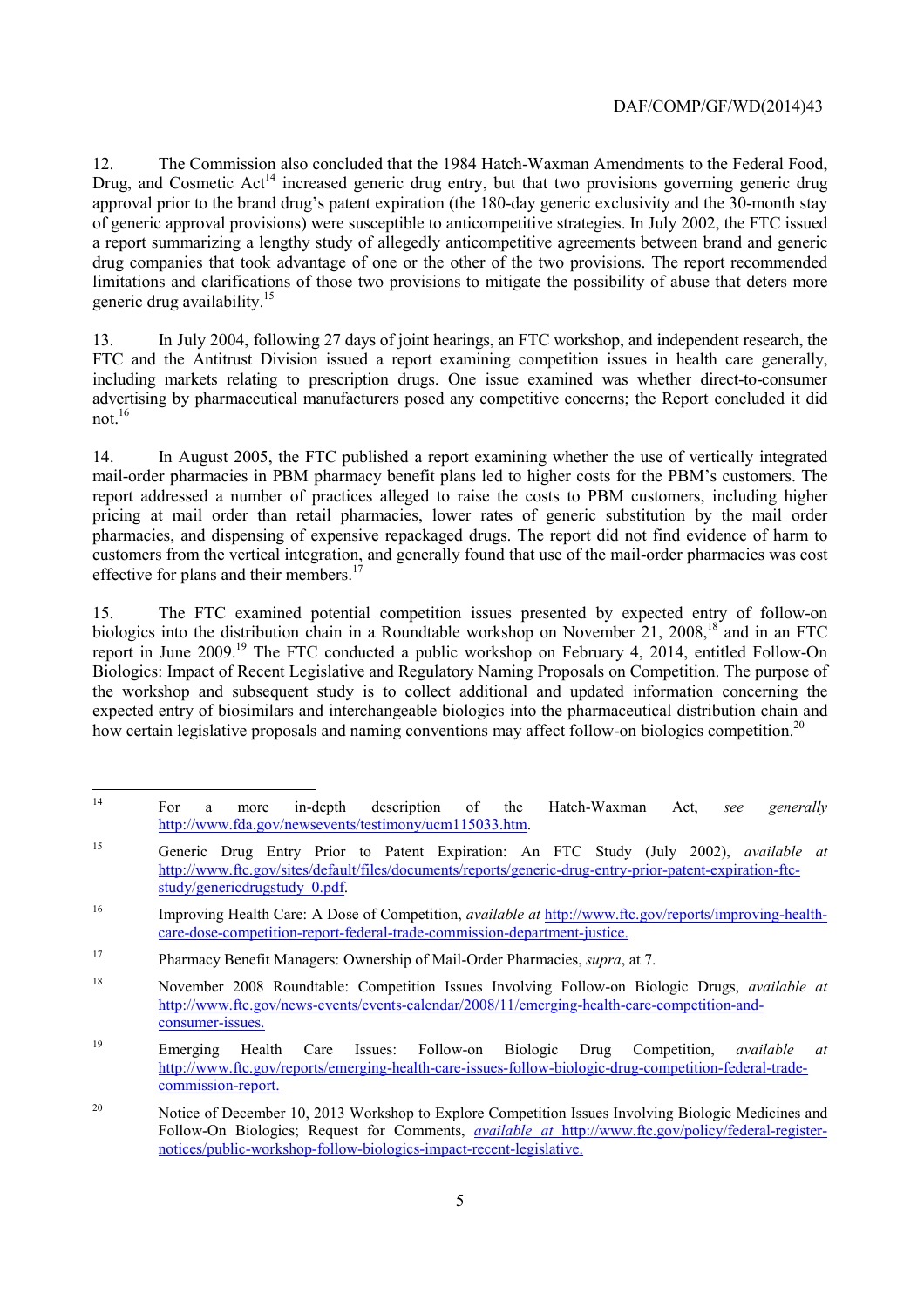#### *2.2 Antitrust Law Enforcement*

#### *2.2.1 Pharmaceutical Manufacturers*

16. The Commission has been active in bringing competition enforcement actions at the pharmaceutical manufacturer level. In the last five fiscal years, the Commission has brought enforcement actions against 19 mergers in the branded and generic pharmaceutical sectors (*e.g.*, Novartis/Alcon, Merck/Schering Plough, Pfizer/Wyeth, Teva/Barr, Teva/Cephalon, Actavis/Warner Chilcott, Watson/Actavis, Mylan/Agila).

 has a direct and substantial effect on pricing. When the first generic version of a drug enters the market, it 17. In pharmaceutical product markets, price generally decreases as the number of generic competitors increases. Accordingly, the reduction in the number of suppliers within each relevant market typically competes by selling at a discount to the branded drug. At that point, the brand typically loses most of its sales to the generic version. During the period in which only one generic product is available, the price for the branded product acts as a ceiling above which the generic manufacturer cannot price its product. In most cases, once additional generic versions of the drug enter the market, competition among the generic competitors drives generic pricing down further. Prices continue to decrease incrementally with the entry of the second and each subsequent generic pharmaceutical competitor. With multiple generic firms competing, the retail price of a generic drug is an average of  $75\%$  lower than the retail price of a branded drug.<sup>21</sup>

 infringement litigation between the generic company and branded company. The first company to file a ANDAs, may enter the generic market until after the conclusion of this period. The prospect of earning 18. Generic drugs may be launched upon the expiration of the branded product's patents or before expiration. If the generic company intends to launch its product before the expiration of the branded product's patents, it must notify the FDA and certify that its product does not infringe the branded company's patent or that the branded company's patents are invalid. Under the Hatch-Waxman Act, this is referred to as a Paragraph IV certification. A Paragraph IV certification typically leads to patent Paragraph IV Abbreviated New Drug Application (ANDA) has the right to market its generic drug exclusively for a period of 180 days. No other firm, even those that subsequently submit Paragraph IV higher profits as the only firm marketing a generic version of a drug for 180 days provides an incentive to defend against the patent infringement claims brought by the brand drug manufacturer. Thus, the firm with exclusivity usually takes the leading role, and invests the greatest resources, in pursuing these cases.<sup>22</sup>

19. One example of antitrust enforcement to protect competition at the drug manufacturer level is the merger enforcement action involving Actavis and Warner Chilcott in the fall of 2013. Actavis's proposed acquisition of Warner Chilcott posed competition concerns in four separate drug markets. In one of those markets, both companies were the only two significant competitors of one generic oral contraceptive. In three other drug markets (two oral contraceptives and one osteoporosis treatment), Warner Chilcott sold branded drugs and Actavis was likely to be the first generic supplier to compete with those brands. As a condition of approving the merger, the FTC required Actavis to sell all of its rights and assets related to its generic versions of all four drugs and to supply generic versions of two of those drugs to an unrelated generic competitor for a specified period. Finally, the FTC required Actavis to relinquish its claim to first

 $\overline{a}$ See Drug Pricing: Research on Savings from Generic Drug Use, U.S. General Accounting Office, GAO-12-371R, Jan. 31, 2012, p.1 *available at* http://www.gao.gov/products/GAO-12-371R.

 $22$  Waxman Act to delay generic entry. A description of those enforcement actions is beyond the scope of this See supra note 14. The FTC has been very active in pursuing enforcement actions involving agreements between brand and generic drug manufacturers that allegedly manipulated certain provisions of the Hatchpaper.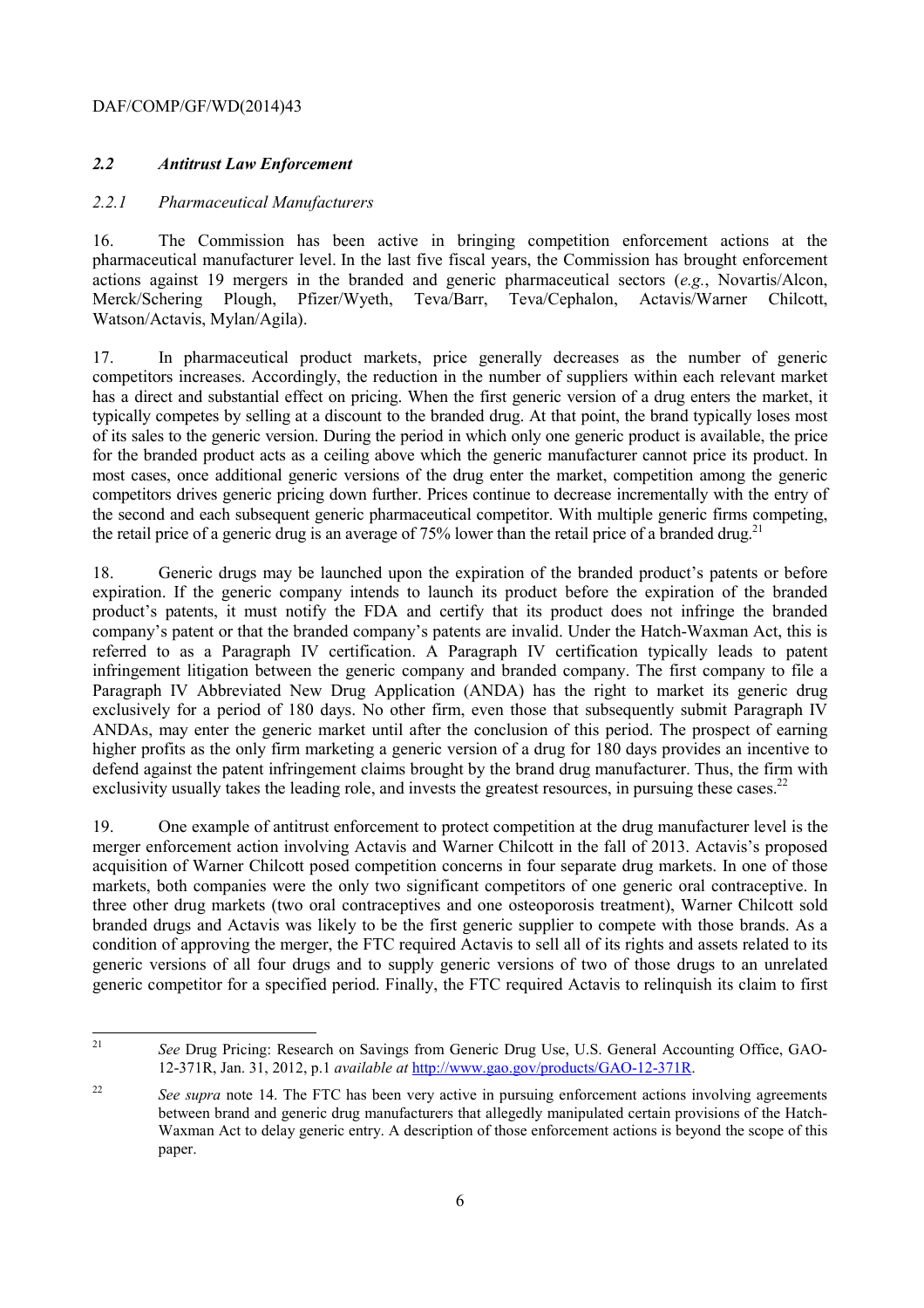filer marketing exclusivity for generic versions of two of the drugs to preserve the incentives of other generic companies then challenging the relevant Warner Chilcott patents.<sup>2</sup>

20. A second example of antitrust enforcement at the manufacturer level is the September 2013 merger action involving Mylan and Agila. In eleven generic injectable pharmaceutical markets, Mylan and Agila were two of only a few current or likely future competitors. This was a concern not only because prices generally decrease as the number of competing generic suppliers increases, but because these injectable generic products are highly susceptible to supply disruptions caused by the inherent difficulties of producing sterile liquid drugs. Recent manufacturing problems have made it difficult for customers to obtain sufficient quantities, and contributed to price increases, of several generic injectable products affected by this transaction. The complaint alleged that by reducing the number of competitors in these markets, the acquisition as originally proposed would eliminate important competition and likely lead to higher prices. Under an Order resolving FTC concerns, Mylan must divest all eleven generic injectable  $\frac{6}{\text{ctures}}$ .<sup>24</sup>

# *2.2.2 Insurance Companies and PBMs*

21. The Commission has been active in reviewing a number of significant mergers in the PBM area, including most recently the Medco/Express Scripts and PCS/Caremark transactions. In addition, the Commission has investigated vertical transactions between PBMs and chain pharmacies, such as the merger of CVS Pharmacy and Caremark Rx, Inc., and PBMs and pharmaceutical manufacturers, such as the Merck/Medco merger.

22. In 2012, the Commission completed an 18-month investigation to determine whether the merger of two of the three largest PBMs, Medco Health Solutions and Express Scripts, might result in competitive harm in the provision of PBM services to large private employers and other plan sponsors. The Commission concluded that anticompetitive effects for PBM services to employers were unlikely because at that time, there were at least nine additional competitors in the provision of these services, including health-plan owned PBMs. The Commission analyzed bid data produced by the parties and other PBMs and determined that Medco and Express Scripts were not particularly close competitors, and thus that anticompetitive price effects were unlikely to result from the merger. Further, coordination was unlikely in this market as pricing for PBM services and other contract terms are difficult to compare among competitors. The investigation showed that market allocation was also unlikely given that a significant competitor, CVS/Caremark, maintains a large retail pharmacy and therefore has different incentives than Medco/Express Scripts, making it unlikely that the two firms would allocate markets. Similarly, smaller PBMs and health plan-owned PBMs have little incentive to participate in an allocation scheme as these firms had recently repositioned themselves to compete more successfully for employer business. Moreover, coordination among so many firms would be extremely difficult. Finally, the merger would produce a firm with a smaller share of retail pharmacies' sales (29%) than is ordinarily considered necessary to exercise monopsony power, and there was no evidence that the merger would result in reduced output for pharmacy services.<sup>25</sup>

 $23$ See generally http://www.ftc.gov/enforcement/cases-and-proceedings/cases/2013/12/actavis-inc-warnerchilcott-plc-matter.

<sup>&</sup>lt;sup>24</sup> *See* generally http://www.ftc.gov/enforcement/cases-and-proceedings/cases/2013/12/mylan-inccorporation-agila-specialties-global.

<sup>&</sup>lt;sup>25</sup> See http://www.ftc.gov/news-events/press-releases/2012/04/ftc-closes-eight-month-investigation-expressscripts-incs.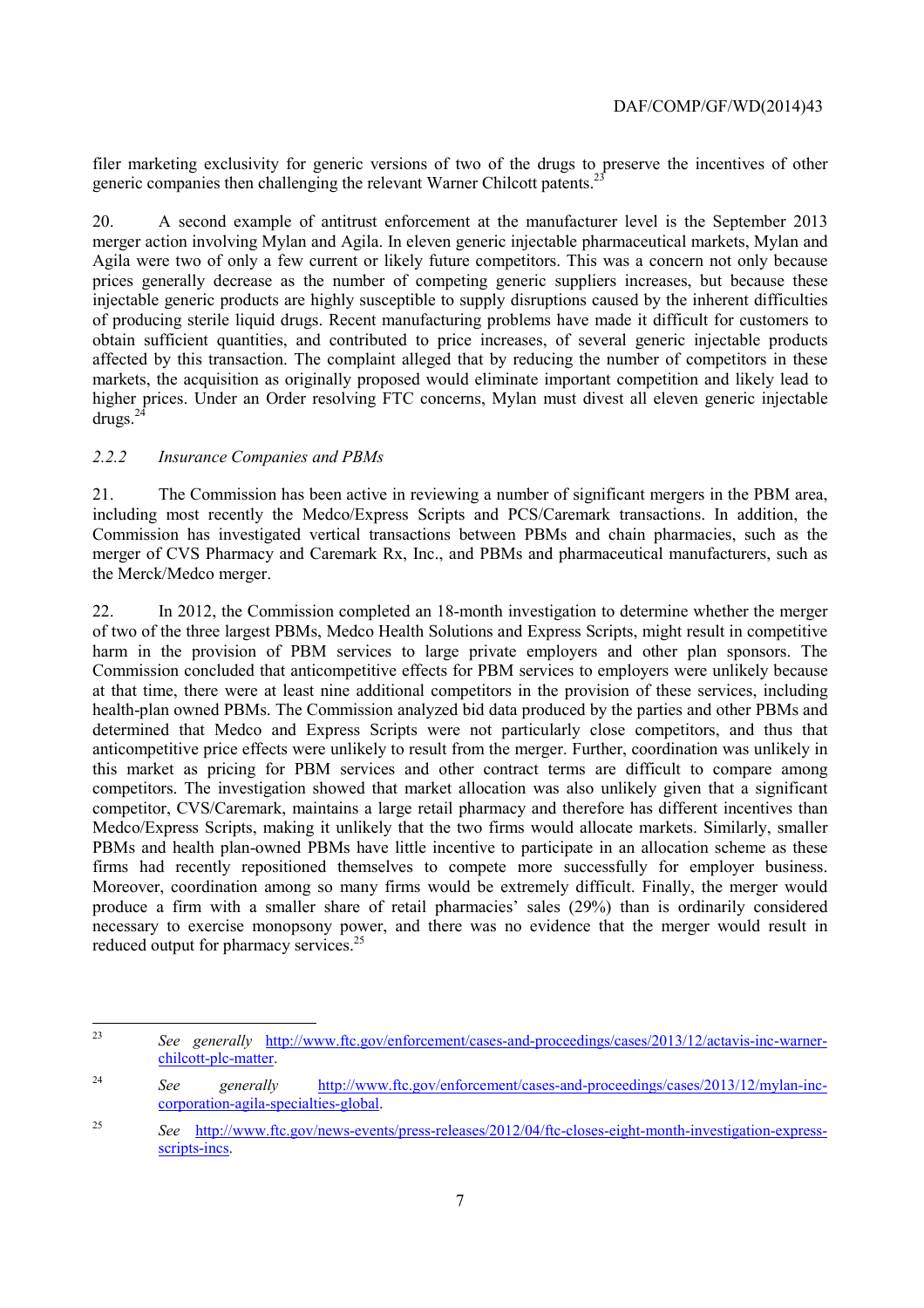23. In 2007, the FTC investigated CVS Corporation's acquisition of Caremark Rx, Inc. At the time of the merger, CVS was a large pharmacy chain with a small PBM, PharmaCare, while Caremark was a large PBM but had no retail pharmacies. Due to the limited nature of any horizontal overlap, and no clear evidence of potential harm from the creation of the vertical relationship, the FTC took no enforcement action. However, even when the Agencies do not challenge a merger, they continue to monitor the combined firm's conduct and address any competitive problems. Shortly after the merger, and in response to several complaints, the FTC conducted an investigation to determine whether CVS Caremark engaged in unfair methods of competition under Section 5 of the FTC Act, or made acquisitions in violation of Section 7 of the Clayton Act. After a thorough and comprehensive competition review, the Commission determined that no additional action was warranted.<sup>26</sup>

#### *2.2.3 Pharmaceutical Wholesalers*

24. The Commission has investigated and taken action against mergers in the pharmaceutical wholesaler market. These matters include the litigated matter against Cardinal Health and McKesson. In this case, the Commission authorized staff to file separate motions in federal district court to block the mergers of the nation's four largest drug wholesalers into two wholesale distributors of pharmaceutical products. The Commission charged that Cardinal's proposed acquisition of Bergen Brunswig Corporation and McKesson Corporation's proposed acquisition of AmeriSource Health Corp. would substantially reduce competition in the market for prescription drug wholesaling and lead to higher prices and a reduction in services to the companies' customers—hospitals, nursing homes and drugstores—and eventually to consumers.<sup>27</sup> Two separate motions for preliminary injunctions were filed in the U.S. District Court for the District of Columbia March 6, 1998. On July 31, 1998, the District Court granted the Commission's motions enjoining both proposed mergers.<sup>28</sup> The parties abandoned their respective merger plans soon after the decision.

# *2.2.4 Pharmacies*

25. The FTC has brought several enforcement actions in mergers involving chain pharmacies (Rite Aid/Revco; J.C. Penney/Eckerd; Rite Aid/Jean Coutu) and institutional pharmacies (Omnicare/PharMerica). The *J.C. Penney* matter is illustrative.

 Corporation, which operated numerous drug stores in North and South Carolina, among other states. J.C. 26. In late 1996, the Commission and J.C. Penney Company, Inc., the parent company of Thrift Drug, Inc., entered into a consent order requiring Penney to divest 161 drug stores in North and South Carolina. The Commission determined that this divestiture was necessary to maintain a level of competition that otherwise would have been lost as a result of Penney's acquisitions of Eckerd Penney, through its wholly-owned subsidiary Thrift Drug, already owned 1,089 drug stores in 17 states, including North and South Carolina. According to the Commission's complaint, the acquisitions would have given Penney a dominant position in the three local markets in the state of North Carolina as well as in the Charleston, South Carolina market. As a result, the FTC alleged Penney would have had the ability to increase prices for the retail sale of pharmacy services to insurers and other third-party payors. The FTC

See generally http://www.ftc.gov/enforcement/cases-and-proceedings/cases/2012/09/cvs-caremarkcorporation. Under its consumer protection authority, however, the Commission determined that CVS Caremark misrepresented the price of some Medicare Part D prescription drugs, and ordered the company to pay \$5 million in consumer redress.

<sup>&</sup>lt;sup>27</sup> See http://www.ftc.gov/news-events/press-releases/1998/03/ftc-will-seek-block-mergers-nations-fourlargest-drug-wholesalers.

<sup>&</sup>lt;sup>28</sup> See http://www.ftc.gov/news-events/press-releases/1998/07/ftc-wins-court-order-blocking-mergersnations-four-largest-drug*.*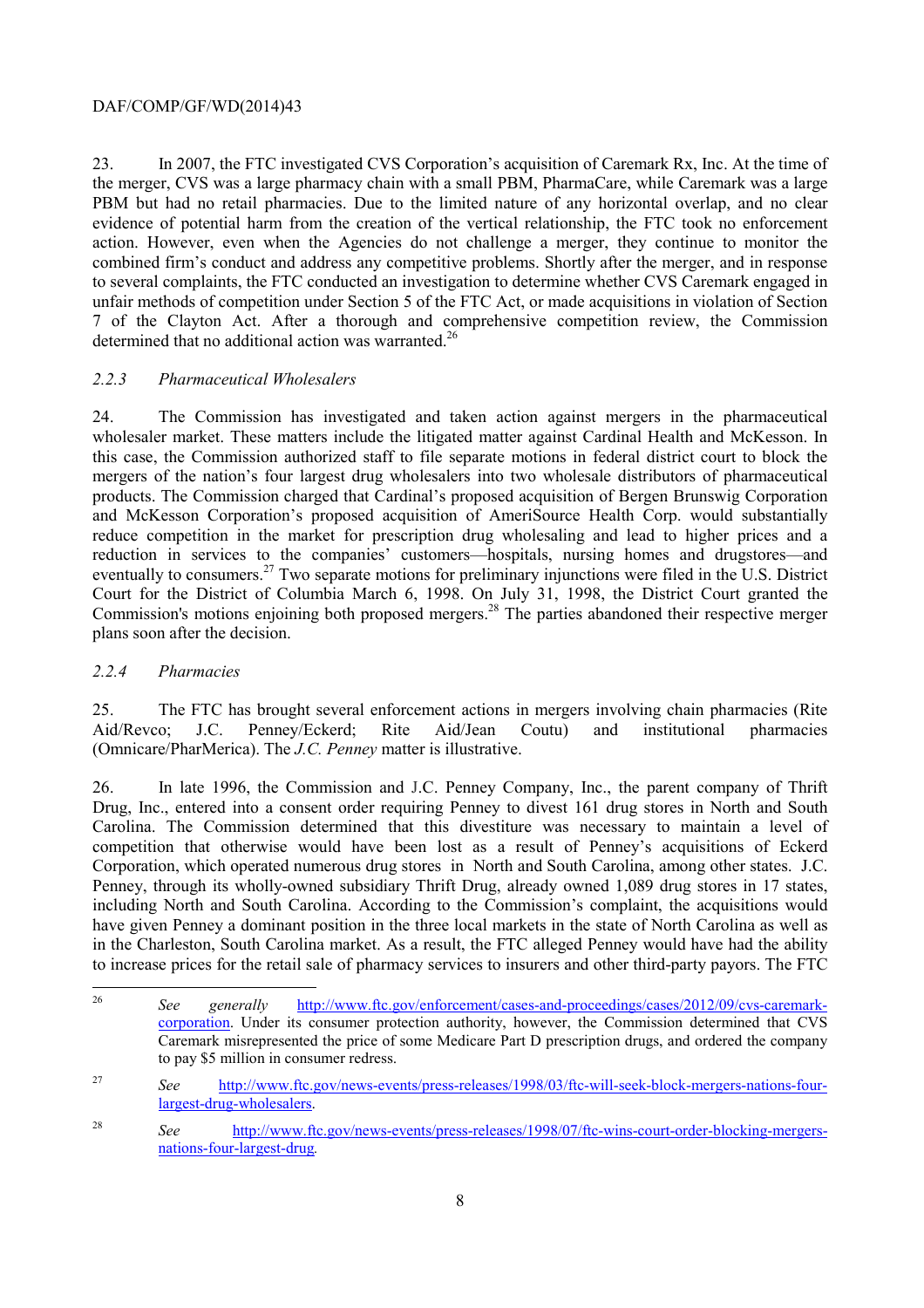Penney-owned pharmacies for a prescription benefit management firm's retail pharmacy network.<sup>29</sup> also alleged that new entry by other firms was not likely to be timely enough or sufficient to offset these anticompetitive effects. The Commission's order required that Penney sell all of the divested stores to a single pharmacy chain to ensure that the buyer had sufficient size and coverage to serve as an alternative to

#### *2.3 Competition Advocacy*

#### *2.3.1 Legislative Testimony*

harmful to consumers. Staff encouraged the FDA to "allow[] pharmaceutical manufacturers greater latitude in their advertising, . . . protect[ing] consumers from deceptive information but not . . . stifl[ing] truthful requirements according to the advertising medium used. $32$ 27. FTC staff, upon request of federal, state, and local government officials, periodically comment on the competitive implications of proposed laws and regulations. In particular, staff seek to assist legislators and regulators avoid consumer harms that would flow from undue restriction of competition at each level of the pharmaceutical distribution chain. For example, FTC staff have looked at direct-to-consumer (DTC) advertising of prescription drugs from both consumer protection and competition perspectives.<sup>30</sup> In summary, staff explained how DTC advertising can catalyze price and quality competition among alternative and new therapies, remind consumers of healthful practices, and enable consumers to better communicate with their physicians; but that untruthful or misleading advertisements can be particularly information that could benefit consumers."31 In particular, staff opined that "the net benefits of DTC advertisements can be increased by limiting current disclosure requirements," and adjusting disclosure

28. A second example is in the pharmaceutical benefits industry. Insurers and employee benefit plans have sought to control costs by selectively contracting with pharmacies and limiting, at least to some extent, the ways and places in which covered persons can fill their prescriptions. FTC staff have commented on several legislative proposals that would require health insurers and employee benefit plans: (1) to include in their pharmacy networks any pharmacy that is willing to participate on the terms offered to other network pharmacies; and (2) to enable all covered persons to fill their prescriptions at pharmacies of their choosing.<sup>33</sup>

<sup>29</sup> See generally http://www.ftc.gov/enforcement/cases-and-proceedings/cases/1997/03/jc-penney-companyinc-and-thrift-drug-inc.

 FDA with a number of suggestions about how its regulatory scheme for DTC advertising could be <sup>30</sup> *See* http://www.ftc.gov/sites/default/files/documents/advocacy\_documents/ftc-staff-comment-food-anddrug-administration-matter-direct-consumer-promotion/v960001.pdf. *See also* http://www.ftc.gov/newsevents/press-releases/2003/12/ftc-staff-provides-fda-comments-direct-consumer-prescription-drug, noting FTC Staff comment to FDA analyzing the overall economic effects of DTC advertising and providing the modified to communicate information to consumers in an easy to understand and accessible way.

<sup>&</sup>lt;sup>31</sup> *Id.* at 4. Staff recommended to the FDA its own approach to the assessment of whether advertising conveys false or misleading claims based on the Commission's Deception Policy Statement, FTC Policy Statement on Deception, Cliffdale Assocs., 103 F.T.C. 110, 174 (1983), Letter from the Commission to Chairman John D. Dingell, Committee on Energy and Commerce, U.S. House of Representatives, Oct. 14, 1983, and the FTC Policy Statement on Advertising Substantiation, 49 Fed. Reg. 30,999 (Aug. 2, 1984), Thompson Medical Co., 104 F.T.C. 648, 839 (1984).

<sup>32</sup> *Id.* at 4.

 $33$  Patrick C. Lynch, Attorney General, State of Rhode Island, and Juan M. Pichardo, Deputy Majority See, e.g., Letter from Todd J. Zywicki, Director, Office of Policy Planning, Federal Trade Commission, to Leader, Senate of Rhode Island (Apr. 8, 2004) ("RI Letter"), *available at*  http://www.ftc.gov/sites/default/files/documents/advocacy\_documents/ftc-staff-comment-hon.patrick-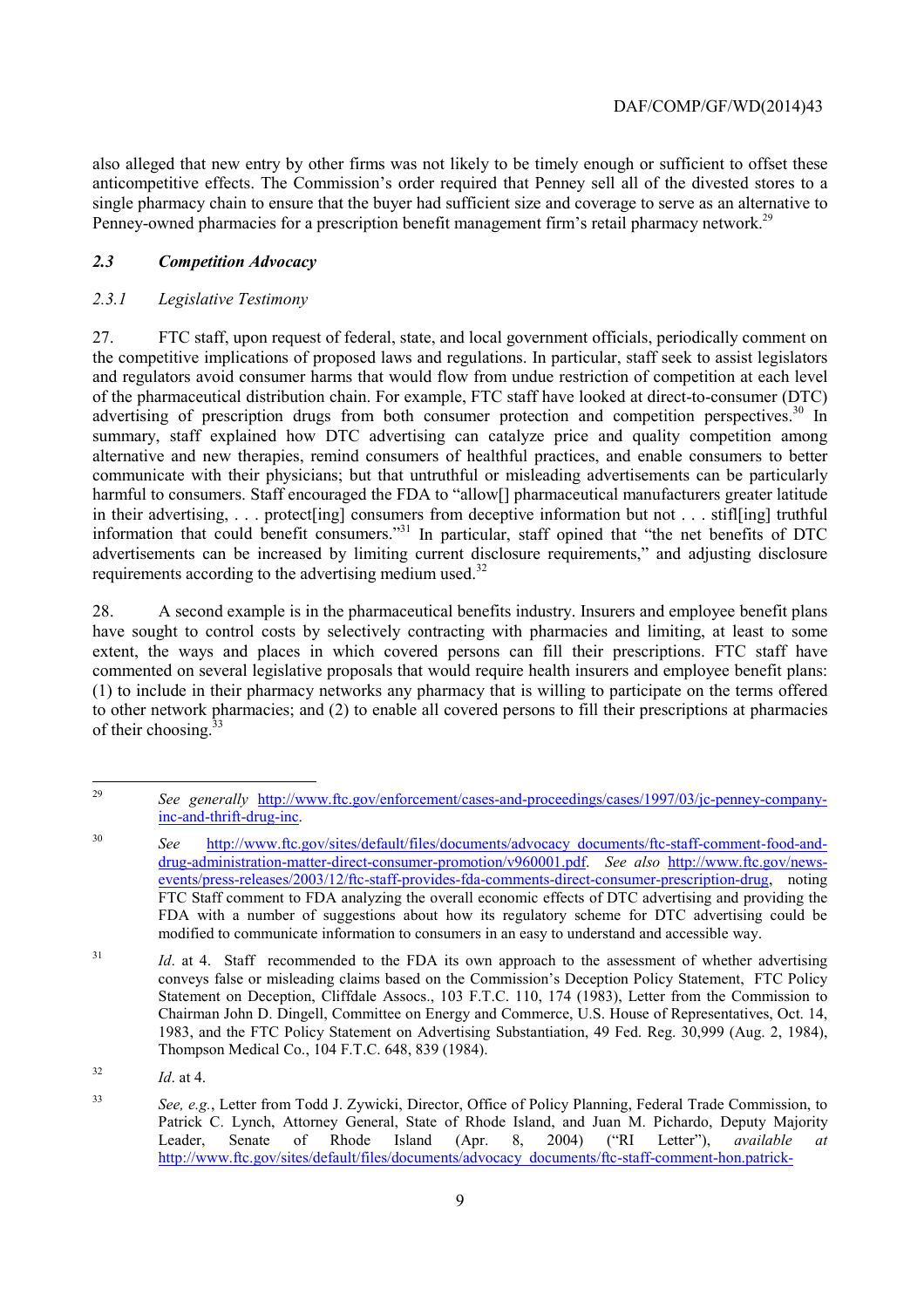29. In these comments, staff explained that the limiting of networks of health care providers, including pharmacies, arose as a response to the sharply rising costs of health care, and that economic theory and empirical evidence demonstrate that such "selective contracting increases the intensity of competition among providers, which is manifested in lower prices paid by insurers to providers."34 Further, staff observed, restricting networks may create scale and other efficiencies, further reducing costs. Both of these kinds of cost savings, staff concluded, are likely to be passed on to covered persons, through reduced premiums, lower out-of-pocket costs, or improved services.<sup>35</sup> "By eliminating an important form of competition in the market for pharmaceutical services," staff concluded, these "any willing provider" and "freedom of choice" bills "are likely to undermine the ability of some consumers to obtain the pharmaceutical services they need at a price they can afford. . . . Although the Bills appear intended to broaden access to pharmaceutical services, there is a significant probability they will have the opposite effect."<sup>36</sup>

-30. Although, PBMs do not generally distribute drugs, they have important effects on the pharmaceuticals supply chain in the U.S. FTC staff have offered comments on a variety of legislative proposals to regulate some of PBMs' relationships with health insurers, with physicians, and with pharmacies.<sup>37</sup> For example, FTC Staff commented on a New York bill that would impose fiduciary-like obligations on PBMs in their dealings with health plans, requiring PBMs, during contract negotiations and periodically thereafter, to disclose detailed information about their costs, dealings with pharmaceutical manufacturers, pharmacies, and other health plans, and business strategies. $38$  Staff observed that "[a]lthough the bill attempts to eliminate perceived conflicts of interest . . . , empirical evidence suggests that those conflicts of interest are not prevalent," and that health plans are sophisticated companies that can and do "protect themselves from potential conflicts of interest in arms-length contracts with PBMs."<sup>39</sup> Moreover, there is no theoretical or empirical basis for believing that purchaser access to sellers' cost data renders markets more competitive.<sup>40</sup> Staff explained that the disclosure requirements might preclude health plans and PBMs from entering into what they deem the most cost-effective agreements for the administration of pharmacy benefits. $41$  Further, they might facilitate collusion. "If, for example, pharmaceutical manufacturers know the precise details of rebate arrangements offered by their competitors, then tacit collusion among them may be more feasible."<sup>42</sup> FTC staff also observed that the bill

c.lynch-and-hon.juan-m.pichardo-concerning-competitive-effects-ri-general-assembly-bills-containingpharmaceutical-freedom/ribills.pdf, and other letters cited in n.4 of the RI Letter.

<sup>34</sup> *Id.* at 4.

 $^{35}$  *Id.* at 4.

 *Id.* at 7.

<sup>37</sup> Moreover, the previously discussed legislative proposals that would restrict health insurer and employee benefit plan practices, such as the use of limited pharmacy networks, seemingly would restrict those same practices when carried out by PBMs under contract with insurers and plans.

<sup>38</sup>  York State Senator James L. Seward (March 31, 2009), *supra*. See also Letter from Maureen K. Ohlhausen, Acting Director, Office of Policy Planning, Federal Trade Commission, *et al*., to New Jersey Letter from James Cooper, Acting Director, Office of Policy Planning, Federal Trade Commission, to New Assemblywoman Nellie Pou (April 17, 2007) ("New Jersey Letter"); Letter from Maureen K. Ohlhausen, Director, Office of Policy Planning, Federal Trade Commission, *et al*., to Terry G. Kilgore, Member, Virginia House of Delegates (October 2, 2006) ("Virginia Letter"); and Letter from Susan A. Creighton, Director, Bureau of Competition, Federal Trade Commission, *et al*., to California Assembly Member Greg Aghazarian (Sept. 7, 2004), commenting on similar legislative provisions.

<sup>39</sup>  $Id$  at 2.

<sup>40</sup> *Id.* at 6.

 $^{41}$  *Id.* at 4.

 $42$ *Id*. at 5.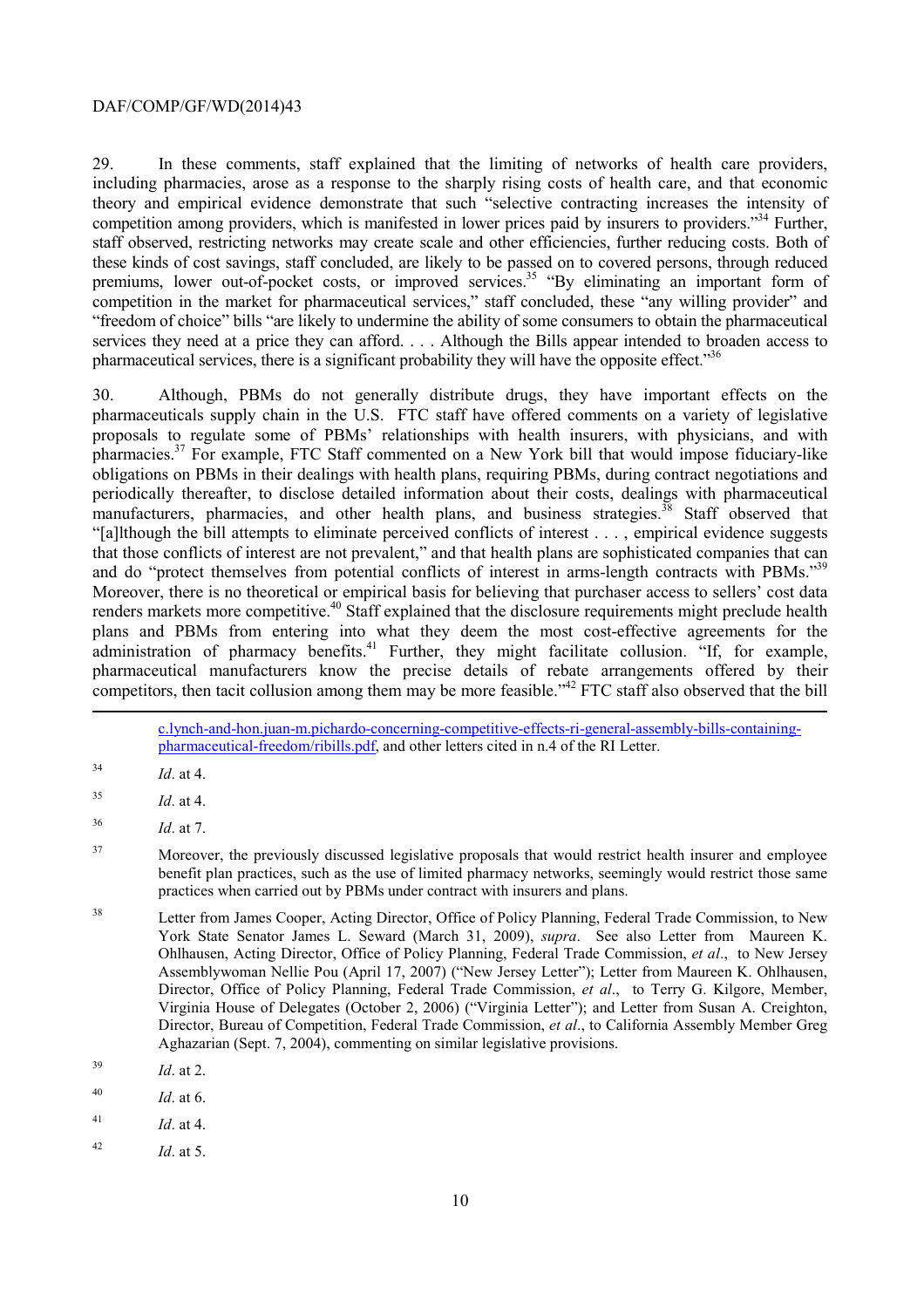would require disclosures to physicians of PBM financial information whenever a "drug switch" is requested. That requirement "may work to chill otherwise cost-effective interchange programs . . . [which] have the potential to increase usage of less expensive, but therapeutically effective, branded drugs or their generic equivalents."43

 observed that to the extent the bill would "make[] safe and cost-reducing drug substitutions less common, 31. FTC Staff also commented on a North Dakota bill that might have prevented a PBM from seeking to switch a prescription from one drug to another that has similar therapeutic effects, but that is pharmaceutically distinct, unless done "for medical reasons that benefit the covered individual."<sup>44</sup> Staff it is likely to increase the cost of pharmaceuticals, which in turn is likely to increase health insurance premiums and reduce the availability of insurance coverage for pharmaceuticals."<sup>45</sup> Moreover, Staff noted, the ban was unlikely to provide countervailing benefits to consumers, because North Dakota already required prescriber authorization prior to therapeutic substitution.

32. The North Dakota bill also sought to regulate PBM contracts with pharmacies by prohibiting a PBM from discriminating among pharmacies "on the basis of copayments or days of supply" and requiring that "a contract must apply the same coinsurance, copayment, and deductible to covered prescriptions" to all pharmacies in a network. Staff observed that the bill would prevent use of "benefit plans to encourage participants to use network pharmacies that provide drugs to the plan at a lower cost than other network pharmacies."46 As a result, plan participants "would be less likely to use low-cost pharmacies than if they had been allowed to share in the cost savings via a lower copayment."<sup>47</sup> And health plans and consumers would miss out on savings that might otherwise have been realized.

33. Some of the legislative proposals seeking to regulate health insurers/employee benefit plans and PBMs would limit use of mail-order pharmacies. For example, the Virginia Letter, *supra*, discusses provisions of the Virginia bill that would prohibit insurers and PBMs from barring access to the pharmacy of the beneficiary's choice, and prohibiting PBMs and health benefit plans from encouraging the use of either preferred provider or mail-order pharmacies via differential copayments or other financial incentives. And a more recent legislative proposal in New York would limit a health plan's ability to steer beneficiaries to a lower cost mail-order vendor of maintenance drugs, via financial incentives or other terms of coverage, whenever a competing retail pharmacy is willing to fill prescriptions at "comparable" prices.48 Indeed, some states have considered outright bans on inclusion of mail-order pharmacies in payor networks.<sup>49</sup>

 $43$ *Id.* at 8.

<sup>&</sup>lt;sup>44</sup> Letter from Maureen K. Ohlhausen, Acting Director, Office of Policy Planning, Federal Trade Commission, *et al*., to Nebraska Senator Richard L. Brown (March 8, 2005), *available at*  http://www.ftc.gov/sites/default/files/documents/advocacy\_documents/ftc-staff-comment-honorablerichard-l.brown-concerning-north-dakota-h.b.1332-regulate-contractual-relationship-between-pharmacybenefit-managers-and-covered-entities/050311northdakotacomnts.pdf.

<sup>&</sup>lt;sup>45</sup> *Id.* at 7. As staff observed, the precise meaning of "therapeutically equivalent," as used in the North Dakota bill, is unclear, and so the precise effect of the "for medical reasons" clause was unclear. *See also*  the Virginia Letter, *supra*, discussing similar limitations on therapeutic and generic substitution.

 $^{46}$  *Id* at 6

<sup>47</sup> *Id.* at 6.

<sup>48</sup> Letter from Susan S. DeSanti, Director, Office of Policy Planning, Federal Trade Commission, et al. (August 8, 2011) to New York State Senator James L. Seward, *available at*  http://www.ftc.gov/sites/default/files/documents/advocacy\_documents/ftc-staff-comment-honorable-jamesl.seward-concerning-new-york-assembly-bill-5502-b-regulate-use-mail-order-pharmacies-healthplans/110808healthcarecomment.pdf. *See also* the New Jersey Letter, *supra*, discussing a provision that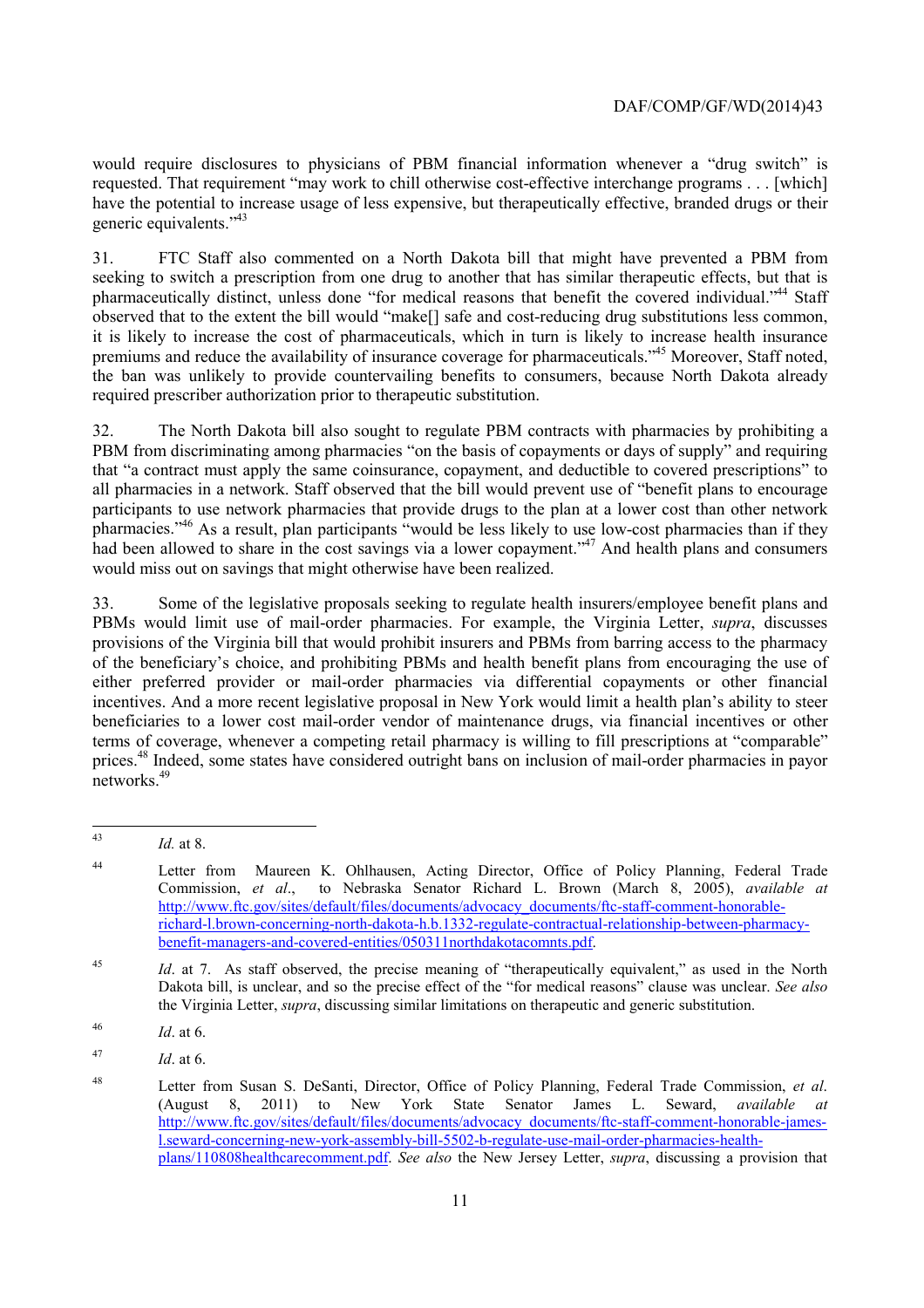34. Some of the legislative proposals also would ban mail-order pharmacies from payor networks. In replying to requests for comment, FTC staff noted that a recent U.S. General Accounting Office (GAO) empirical study had found that mail-order prices generally were well below the prices offered by retail pharmacies in GAO's sample.<sup>50</sup> FTC staff explained that restricting a health plan's ability to offer favorable treatment to a low cost mail-order pharmacy would undercut pharmacies' incentives to bid aggressively for a share of that health plan's business, and that reducing those incentives is likely to raise the prices that consumers pay for the prescription drugs that their health plans cover. Some cost increases may be passed on to plan beneficiaries in the form of higher out-of-pocket prices. In some cases, health benefit plans may respond to higher costs by reducing the scope of prescription drug coverage, or by eliminating prescription drug coverage entirely. Although these bills may seek to enhance consumers' ability to fill prescriptions at pharmacies of their choice, they would impede health competition between retail and mail-order pharmacies, to the detriment of consumers.

35. The FTC submitted testimony before Congress in 2007 and 2012 regarding bills that would provide antitrust immunity to independent or community pharmacists in their reimbursement negotiations with PBMs.<sup>51</sup> In both cases, the Commission opposed antitrust exemptions that would allow pharmacists to engage in collective bargaining to secure higher fees and more favorable contract terms from health plans. The Commission warned Congress that the proposed exemptions threatened to raise drug prices for consumers and to increase costs to employers who provide health insurance to employees and retirees, without any assurance of offsetting higher quality care. The FTC was concerned that increasing costs to employers could result in reducing or eliminating those benefits.

#### *2.3.2 Staff Advisory Opinions*

1

36. Anticompetitive conduct may be discouraged, and efficient and often procompetitive conduct encouraged, not only through litigation, but through informal consultations and through the Agencies' formal advisory opinion programs, undertaken prior to the requestor's engaging in the conduct.<sup>52</sup> This has been true of conduct in the pharmaceuticals industry, as elsewhere.

37. For example, the RX-360 International Pharmaceutical Supply Chain Consortium ("RX-360") a consortium of pharmaceutical and biotechnology companies — recently sought FTC Staff guidance concerning RX-360's planned joint supplier quality and safety audit programs. Upon review of information provided by RX-360 and its members, FTC staff replied that the audit programs apparently: (1) do not require exchanges of competitively significant information; (2) contain protections to reduce Rx-360 members' ability to use the programs for anticompetitive ends; (3) protect audited firms from concerted

 would prohibit PBMs from using mail-order pharmacy services except on written request of covered persons.

- <sup>49</sup> *See, e.g*., the Rhode Island Letter, *supra*.
- 50 General Accounting Office, GAO-03-912, September 2003, p. 11. <sup>50</sup> *See* Rhode Island Letter, *supra*, at 31, discussing findings of *Prescription Drug Discount Cards*, U.S.
- <sup>51</sup> Testimony of David Wales (October 18, 2007) re Community Pharmacy Fairness Act of 2007, *available at*  http://www.ftc.gov/sites/default/files/documents/public\_statements/prepared-statement-federal-tradecommission-concerning-community-pharmacy-fairness-act-2007/p859910pharm.pdf, and testimony of Richard Feinstein (March 29, 2012) re Preserving Our Hometown Independent Pharmacies Act of 2011, *available at* http://www.ftc.gov/sites/default/files/documents/public\_statements/prepared-statementfederal-trade-commission-concerning-h.r.1946-preserving-our-hometown-independent-pharmacies-act-2011/120329pharmacytestimony.pdf.
- 52  $52$  The FTC's staff advisory opinion program is described at http://www.ftc.gov/sites/default/files/attachments/competition-advisory-opinions/advop-health.pdf. The Antitrust Division's program is described at http://www.justice.gov/atr/public/busreview/201659c.htm.